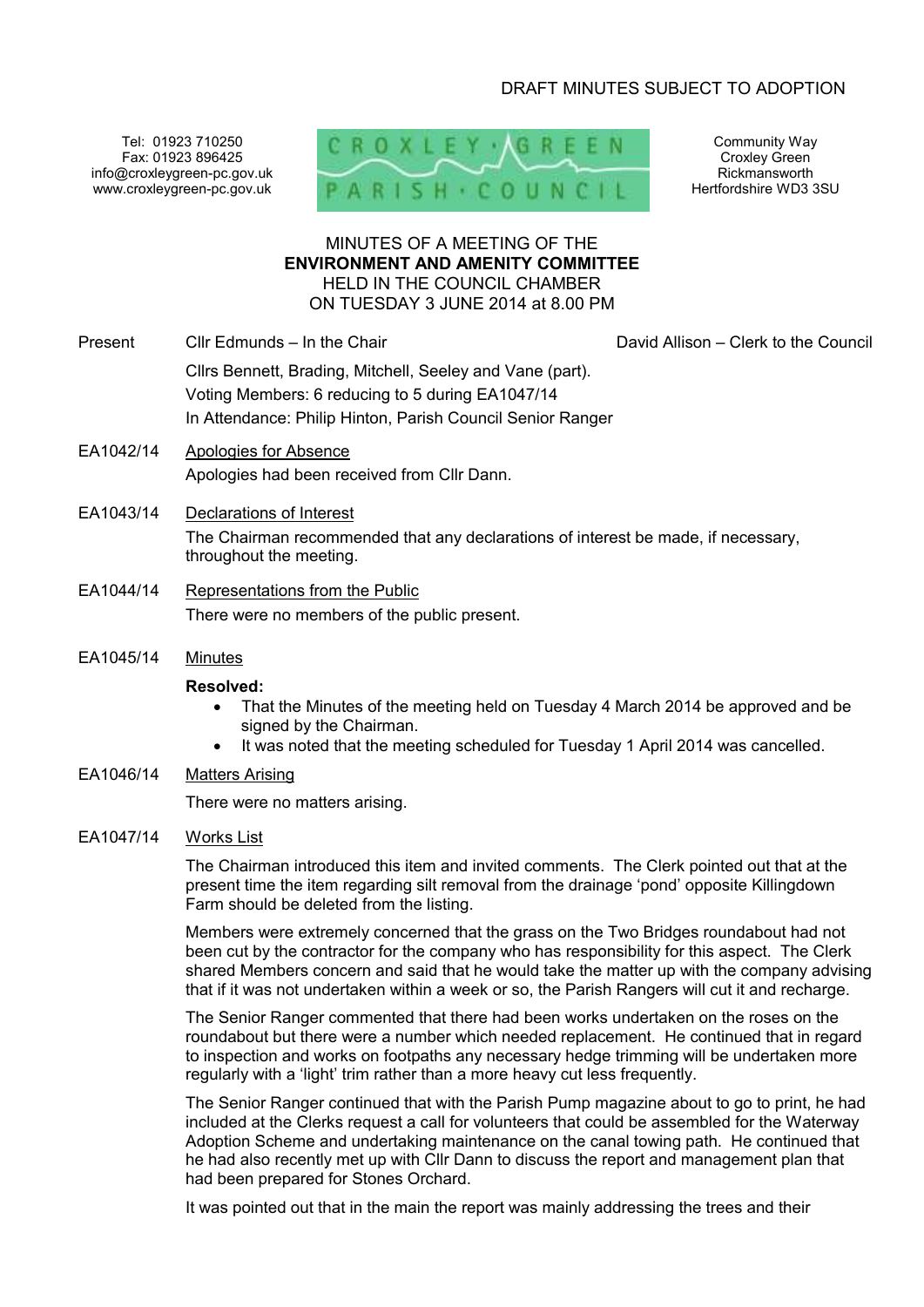management and there was no reference to the hedges. The Clerk advised that the maintenance contract with TRDC did to some extent deal with the management of the hedges and a discussion incurred about the necessity to infill in places.

The matter of Croxleyhall Woods was raised and the Senior Ranger said that some works are undertaken in Areas 3 & 4 in respect of keeping the walkways maintained and clearing sycamore. However, he indicated that a more structured management plan was required.

It was asked whether the Rangers had been involved with the school gardening clubs to which the Senior Ranger advised that they had been recently clearing the pond area at Little Green School.

(Cllr Vane left at this point 8.21pm).

It was suggested that perhaps there should be a set mandate for the Rangers in terms of when they should be assist with the school gardening clubs but during discussion it was considered that the informality and not a structured approach provided the best flexibility for the schools and for the Rangers given other duties.

The Chairman of the meeting wished to record that since the Senior Ranger has joined the Council there had been a noticeable improvement in the maintenance of the area and this was greatly appreciated. Other Members concurred with this comment.

The Chairman also thanked the Senior Ranger for attending the Committee meeting.

#### **Resolved:**

• That the Works List for June 2014 be noted.

#### EA1048/14 Dog Fouling

The Chairman introduced this item and referred to the paper which he had prepared and was circulated with the Agenda. The Chairman stated that there has been an evident increase in the number of dog owners in Croxley and consequent resultant increase in dog fouling. Many of the complaints received were not only from none dog owners but were also from the conscientious dog owners who as a result of inconsiderate dog owners were giving them a bad name.

It was commented that many instances of dog fouling were as a result of youngsters taking the family dog out and it was not 'cool' to be seen to be dealing with their dog's waste. It was suggested that this could be a matter that could be discussed with the TRDC Youth Council as to a constructive way forward.

It was pointed out that a number of prosecutions have taken place but taking action was not a straightforward matter but it was accepted that more should be seen to be done in this aspect and publicised.

A discussion ensued about signage and the Clerk advised that at the last approach to TRDC about signs they had indicated that they did not have any signs to put up yet as they were waiting for an order to be processed.

It was emphasised that any dog fouling should be reported to TRDC and there should be encouragement to report such anti-social behaviour.

The Clerk advised that as the Parish Pump magazine was about to go to print he had included a short article in it about dog fouling and reiterated the 'ad' elsewhere in the magazine that dog waste bags are available free. The Clerk also had stated that he had asked the PCSOs to be alert to this problem and to take action where they can.

It was proposed that the recommendations in the paper be duly accepted.

### **RESOLVED:**

- That the PC investigates what signage is available, either through purchase or via TRDC and agrees with TRDC and where necessary HCC/Highways, that the PC can affix signs in the most appropriate areas;
- Enforcement action is taken and seen to be taken by TRDC and the PCSOs;
- That a short piece on the subject is put into the next Village Pump;